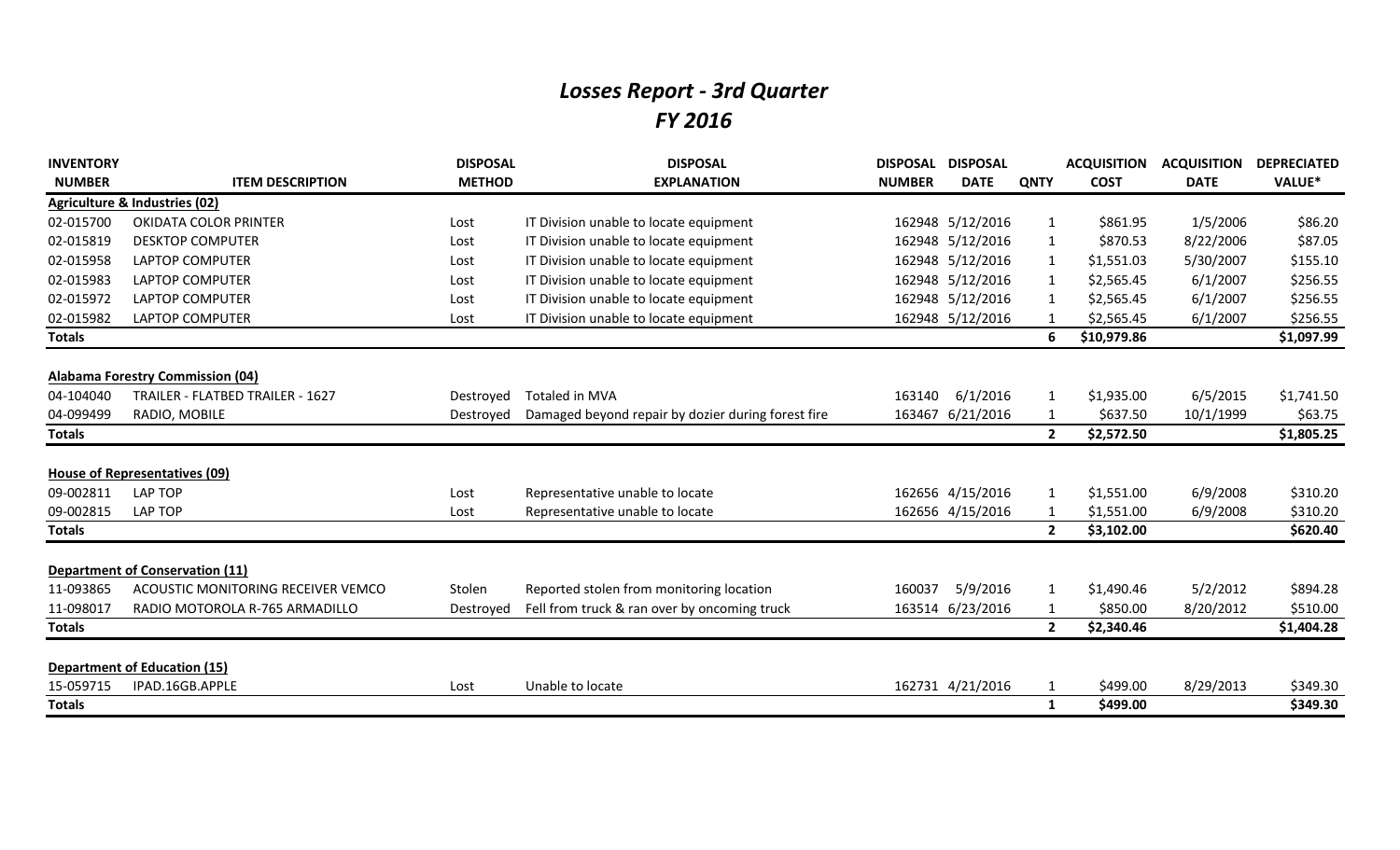| <b>INVENTORY</b>               |                                              | <b>DISPOSAL</b> | <b>DISPOSAL</b>                       | DISPOSAL DISPOSAL |                  |                         | <b>ACQUISITION</b> | <b>ACQUISITION</b> | <b>DEPRECIATED</b> |
|--------------------------------|----------------------------------------------|-----------------|---------------------------------------|-------------------|------------------|-------------------------|--------------------|--------------------|--------------------|
| <b>NUMBER</b>                  | <b>ITEM DESCRIPTION</b>                      | <b>METHOD</b>   | <b>EXPLANATION</b>                    | <b>NUMBER</b>     | <b>DATE</b>      | <b>QNTY</b>             | <b>COST</b>        | <b>DATE</b>        | VALUE*             |
|                                | <b>Board of Pardons and Paroles (31)</b>     |                 |                                       |                   |                  |                         |                    |                    |                    |
| 31-013754                      | MOTOROLA 1460                                | Lost            | Lost during pursuit of probationer    |                   | 163005 5/31/2016 | 1                       | \$0.99             | 4/14/2015          | \$0.89             |
| 31-012380                      | MOTOROLA 1420 CELLULAR PHONE                 | Stolen          | Theft from office                     |                   | 163006 5/31/2016 | $\mathbf{1}$            | \$0.00             | 12/27/2011         | \$0.00             |
| 31-011993                      | GLOCK 23 40 CALIBER SEMI-AUTOMATIC PISTOL    | Stolen          | Burglary from locked state vehicle    | 163145            | 6/1/2016         | $\mathbf 1$             | \$357.00           | 3/9/2010           | \$142.80           |
| <b>Totals</b>                  |                                              |                 |                                       |                   |                  | $\overline{\mathbf{3}}$ | \$357.99           |                    | \$143.69           |
|                                | <b>ALABAMA LAW ENFORCEMENT AGENCY (35)</b>   |                 |                                       |                   |                  |                         |                    |                    |                    |
| 35-085625                      | <b>LIGHT BAR WHELEN</b>                      | Destroyed       | Totaled in MVA                        |                   | 162317 6/20/2016 | $\mathbf{1}$            | \$975.00           | 1/30/2006          | \$97.50            |
| 35-068460                      | Rifle, Patrol, Bushmaster .223 cal           | Stolen          | Burglary from locked patrol vehicle   |                   | 163112 5/26/2016 | -1                      | \$661.00           | 6/4/2009           | \$198.30           |
| <b>Totals</b>                  |                                              |                 |                                       |                   |                  | $\overline{2}$          | \$1,636.00         |                    | \$295.80           |
|                                | <b>Retirement Systems of Alabama (42)</b>    |                 |                                       |                   |                  |                         |                    |                    |                    |
| 42-007876                      | <b>IPAD</b>                                  | Stolen          | Burglary from locked employee vehicle |                   | 162409 4/20/2016 | -1                      | \$470.96           | 10/29/2014         | \$376.77           |
| <b>Totals</b>                  |                                              |                 |                                       |                   |                  | $\mathbf{1}$            | \$470.96           |                    | \$376.77           |
|                                |                                              |                 |                                       |                   |                  |                         |                    |                    |                    |
| <b>Secretary of State (43)</b> |                                              |                 |                                       |                   |                  |                         |                    |                    |                    |
| 43-002062                      | HP Probook 650 Laptop                        | Stolen          | Theft from employee vehicle           |                   | 163318 6/20/2016 | -1                      | \$806.39           | 1/27/2015          | \$725.75           |
| <b>Totals</b>                  |                                              |                 |                                       |                   |                  | $\mathbf{1}$            | \$806.39           |                    | \$725.75           |
|                                | <b>ALABAMA STATE PORT AUTHORITY (47)</b>     |                 |                                       |                   |                  |                         |                    |                    |                    |
| 47-008816                      | 5500A SOCKET SET                             | Stolen          | Burglary from lockers in warehouse    |                   | 162690 4/21/2016 | $\mathbf{1}$            | \$525.00           | 12/1/1988          | \$52.50            |
| 47-011868                      | SCALE, NEEDLE LASAN CP-0456                  | Stolen          | Burglary from lockers in warehouse    |                   | 162690 4/21/2016 | -1                      | \$685.00           | 5/1/1998           | \$68.50            |
| <b>Totals</b>                  |                                              |                 |                                       |                   |                  | $\overline{2}$          | \$1,210.00         |                    | \$121.00           |
|                                | <b>Department of Conservation-Parks (54)</b> |                 |                                       |                   |                  |                         |                    |                    |                    |
| 54-095568                      | MICROPHONE LAVALIER BODY PA                  | Stolen          | <b>Burglary from Gulf State Park</b>  |                   | 163264 6/23/2016 | $\mathbf{1}$            | \$795.00           | 3/1/2012           | \$477.00           |
| 54-079604                      | RECORDER VIDEO DIGITAL MULTIPLEX             | Destroyed       | Damaged during storm - scrap on site  |                   | 163265 6/23/2016 | 1                       | \$2,234.00         | 7/24/2009          | \$670.20           |
| 54-095630                      | STORAGESHED RUBBERMAID                       | Destroyed       | Damaged during storm - scrap on site  |                   | 163265 6/23/2016 |                         | \$521.55           | 6/11/2013          | \$365.09           |
| <b>Totals</b>                  |                                              |                 |                                       |                   |                  | $\overline{\mathbf{3}}$ | \$3,550.55         |                    | \$1,512.29         |
|                                | <b>Alabama Public Television (73)</b>        |                 |                                       |                   |                  |                         |                    |                    |                    |
| 73-240421                      | REMOTE ALARM TERMINAL                        | Destroved       | Lightning damage from storm           |                   | 163612 6/30/2016 |                         | \$5,731.00         | 1/18/2011          | \$2,865.50         |
| <b>Totals</b>                  |                                              |                 |                                       |                   |                  | $\mathbf{1}$            | \$5,731.00         |                    | \$2,865.50         |
|                                |                                              |                 |                                       |                   |                  |                         |                    |                    |                    |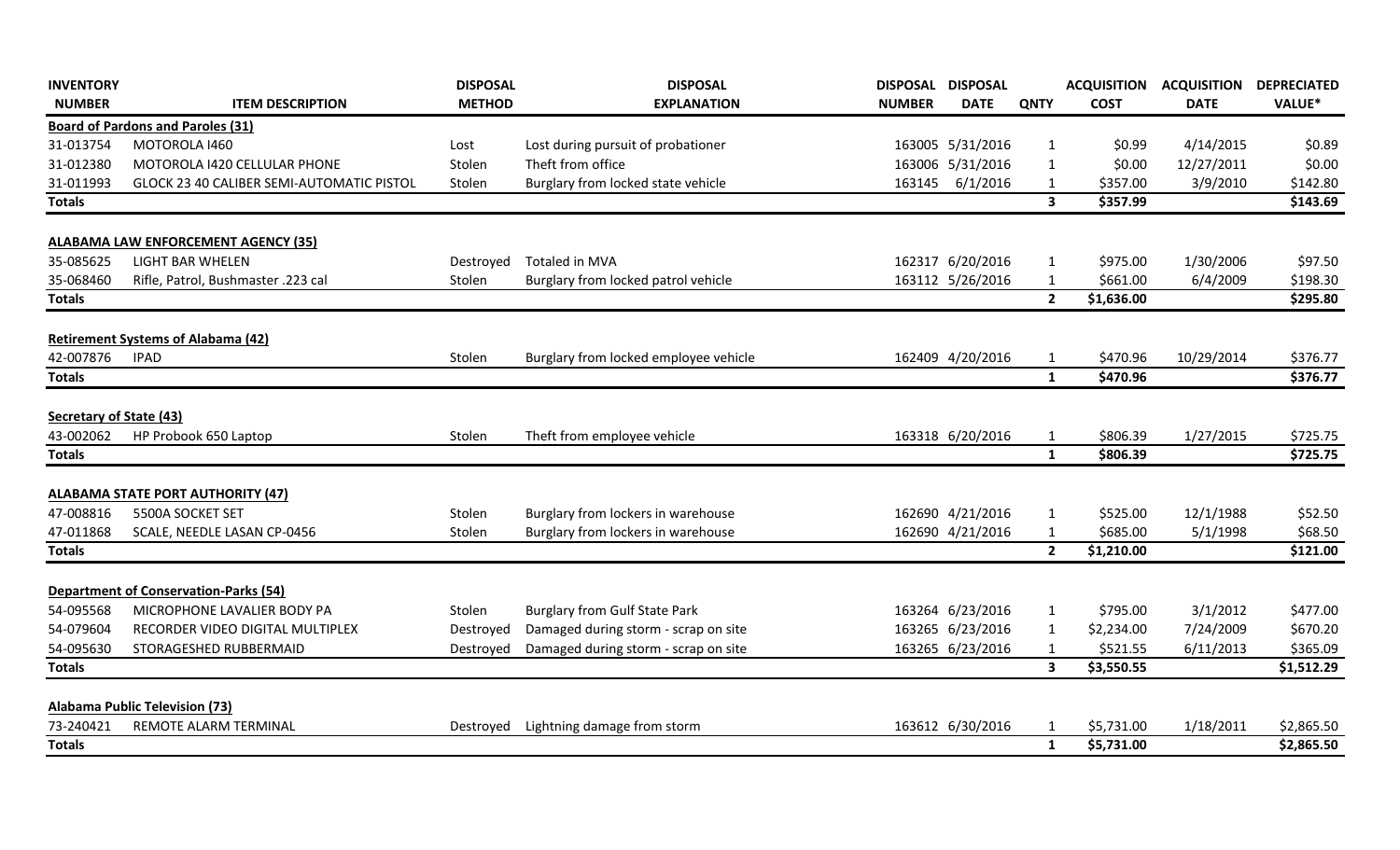| <b>INVENTORY</b>                               |                                                   | <b>DISPOSAL</b> | <b>DISPOSAL</b>                                | DISPOSAL DISPOSAL |                  |                         | <b>ACQUISITION</b> | <b>ACQUISITION</b> | <b>DEPRECIATED</b> |
|------------------------------------------------|---------------------------------------------------|-----------------|------------------------------------------------|-------------------|------------------|-------------------------|--------------------|--------------------|--------------------|
| <b>NUMBER</b>                                  | <b>ITEM DESCRIPTION</b>                           | <b>METHOD</b>   | <b>EXPLANATION</b>                             | <b>NUMBER</b>     | <b>DATE</b>      | <b>QNTY</b>             | <b>COST</b>        | <b>DATE</b>        | VALUE*             |
| Alabama Dept. of Environmental Management (74) |                                                   |                 |                                                |                   |                  |                         |                    |                    |                    |
| 74-007302                                      | <b>BOAT 18' SHOCKER</b>                           | Stolen          | Theft of property from marina storage area     |                   | 162681 4/19/2016 | -1                      | \$4,112.00         | 7/15/1992          | \$411.20           |
| 74-007305                                      | <b>TRAILER BOAT</b>                               | Stolen          | Theft of property from marina storage area     |                   | 162681 4/19/2016 | $\mathbf{1}$            | \$1,824.00         | 7/15/1992          | \$182.40           |
| 74-016452                                      | MOTOR BOAT 75 HP OUTBOARD                         | Stolen          | Theft of property from marina storage area     |                   | 162681 4/19/2016 | $\mathbf 1$             | \$8,800.00         | 6/20/2008          | \$1,760.00         |
| <b>Totals</b>                                  |                                                   |                 |                                                |                   |                  | $\overline{\mathbf{3}}$ | \$14,736.00        |                    | \$2,353.60         |
|                                                | <b>Historical Commission (88)</b>                 |                 |                                                |                   |                  |                         |                    |                    |                    |
| 88-005996                                      | LENS, CAMERA F/1.4, NIKKOR                        | Lost            | Unable to locate following employee retirement |                   | 162629 4/14/2016 | $\mathbf{1}$            | \$258.00           | 6/15/1988          | \$25.80            |
| 88-08421G                                      | NIKON DYO DIGITAL CAMERA                          | Lost            | Unable to locate following employee retirement |                   | 162629 4/14/2016 | $\mathbf{1}$            | \$490.00           | 9/30/2009          | \$147.00           |
| <b>Totals</b>                                  |                                                   |                 |                                                |                   |                  | $\overline{2}$          | \$748.00           |                    | \$172.80           |
| <b>Medicaid Agency (89)</b>                    |                                                   |                 |                                                |                   |                  |                         |                    |                    |                    |
| 89-017579                                      | TABLET, PERSONAL COMPUTER, FUJITSU T900           | Lost            | Unable to locate                               |                   | 163206 6/10/2016 | -1                      | \$1,743.50         | 9/2/2010           | \$697.40           |
| <b>Totals</b>                                  |                                                   |                 |                                                |                   |                  | $\mathbf{1}$            | \$1,743.50         |                    | \$697.40           |
|                                                | <b>Children's Trust Fund (90)</b>                 |                 |                                                |                   |                  |                         |                    |                    |                    |
| 90-000312                                      | <b>IPHONE</b>                                     | Lost            | Lost during training class                     | 162777            | 5/2/2016         | $\mathbf{1}$            | \$433.00           | 7/28/2015          | \$389.70           |
| Totals                                         |                                                   |                 |                                                |                   |                  | $\mathbf{1}$            | \$433.00           |                    | \$389.70           |
|                                                | Alabama Space & Rocket Center (92)                |                 |                                                |                   |                  |                         |                    |                    |                    |
| 92-010986                                      | Generator                                         | Stolen          | Burglary from locked location                  |                   | 162533 5/17/2016 | $\mathbf{1}$            | \$600.00           | 11/12/2015         | \$540.00           |
| <b>Totals</b>                                  |                                                   |                 |                                                |                   |                  | $\mathbf{1}$            | \$600.00           |                    | \$540.00           |
|                                                | DEPARTMENT OF EARLY CHILDHOOD EDUCATION (BT)      |                 |                                                |                   |                  |                         |                    |                    |                    |
| BT-000499                                      | HP Elitebook Revolve 810 G2                       | Stolen          | Stolen out of state vehicle                    |                   | 163576 6/29/2016 | $\mathbf{1}$            | \$1,455.00         | 10/23/2014         | \$1,164.00         |
| <b>Totals</b>                                  |                                                   |                 |                                                |                   |                  | $\mathbf{1}$            | \$1,455.00         |                    | \$1,164.00         |
|                                                | DEPT OF TRANSPORTATION-MOTORPOOL CARS (MC)        |                 |                                                |                   |                  |                         |                    |                    |                    |
| MC-000121                                      | AUTOMOBILE COMPACT GAS - SMP                      | Destroyed       | Totaled in MVA                                 | AM16150           | 5/13/2016        | $\mathbf{1}$            | \$14,611.00        | 3/4/2014           | \$11,688.80        |
| <b>Totals</b>                                  |                                                   |                 |                                                |                   |                  | $\overline{\mathbf{1}}$ | \$14,611.00        |                    | \$11,688.80        |
|                                                | <b>Department of Rehabilitation Services (RS)</b> |                 |                                                |                   |                  |                         |                    |                    |                    |
| RS-110966                                      | <b>MICROWAVE</b>                                  | Lost            | Damaged beyond repair, thrown in dumpster      |                   | 162675 4/18/2016 | $\mathbf{1}$            | \$639.00           | 11/1/1991          | \$63.90            |
| <b>Totals</b>                                  |                                                   |                 |                                                |                   |                  | $\mathbf{1}$            | \$639.00           |                    | \$63.90            |